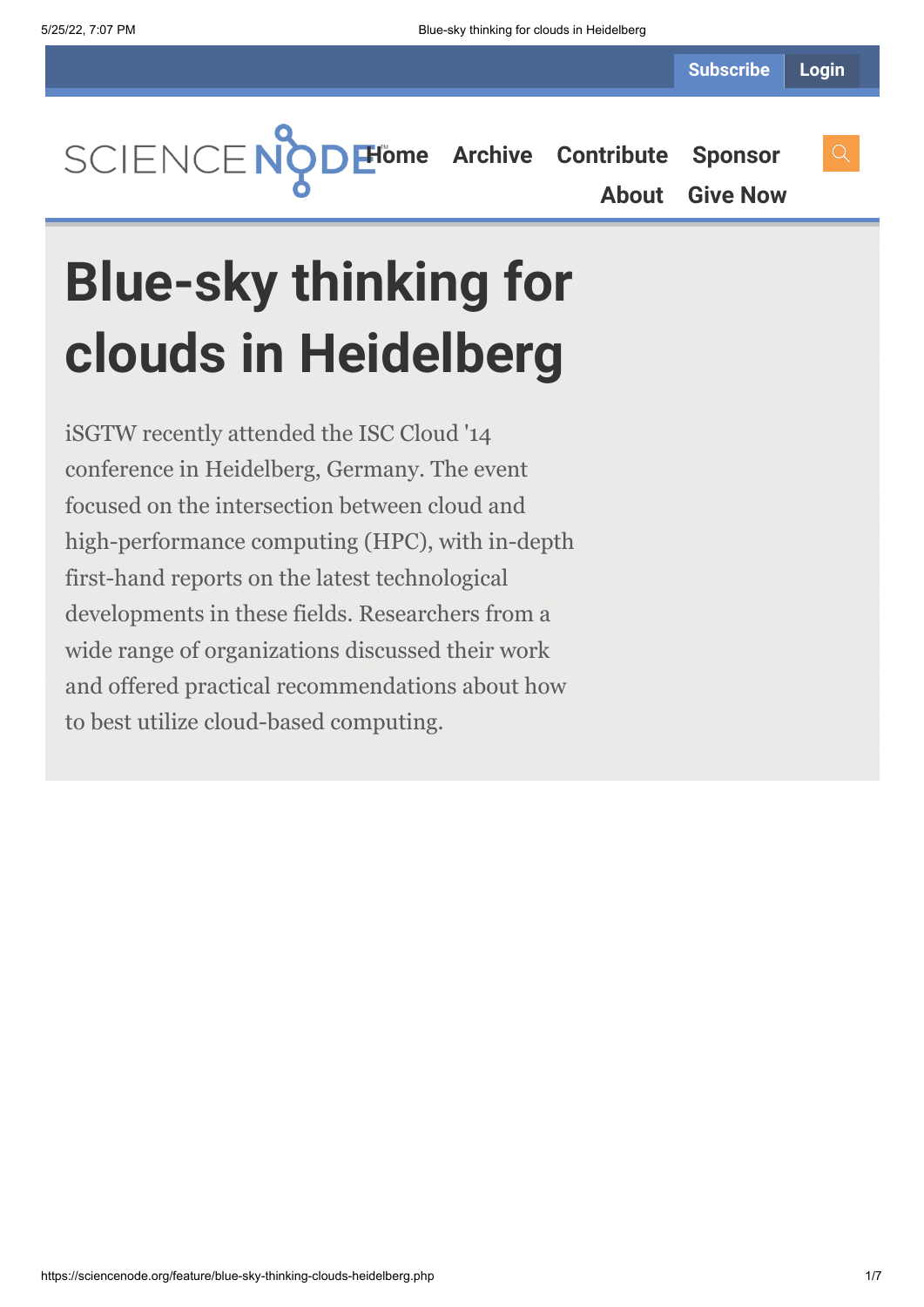

*Read more from keynote speaker Michael Resch in [our recent interview article: 'HPC is like Formula 1](http://www.isgtw.org/feature/hpc-formula-1-racing%E2%80%A6-cloud-changing-things) racing… but cloud is changing things'. Image courtesy Tim Krieger.*

*iSGTW*recently attended the ISC Cloud '14 conference in Heidelberg, Germany. The event focused on the intersection between cloud and high-performance computing (HPC), with in-depth first-hand reports on the latest technological developments in these fields. Researchers from a wide range of organizations discussed their work and offered practical recommendations about how to best utilize cloud-based computing.

### **Dreams of 'cloudification'**

https://sciencenode.org/feature/blue-sky-thinking-clouds-heidelberg.php 207 [Michael Resch, director of the High Performance](http://www.hlrs.de/) Computing Center Stuttgart (HLRS) in Germany, gave the event's keynote speech, in which he discussed how both academia and industry can benefit from HPC and simulation in the cloud. "The cloud offers a new way of providing access to computing resources," Resch told *iSGTW* in a [recent interview. "When looking at the pyrami](http://www.isgtw.org/feature/hpc-formula-1-racing%E2%80%A6-cloud-changing-things)d of computational power, I believe we will see the

# **Posted on OCT 22 2014 5:59AM**



**[Andrew Purcell](https://sciencenode.org/author/andrew-purcell.php)** European editor

**Share this story**



# **Republish**

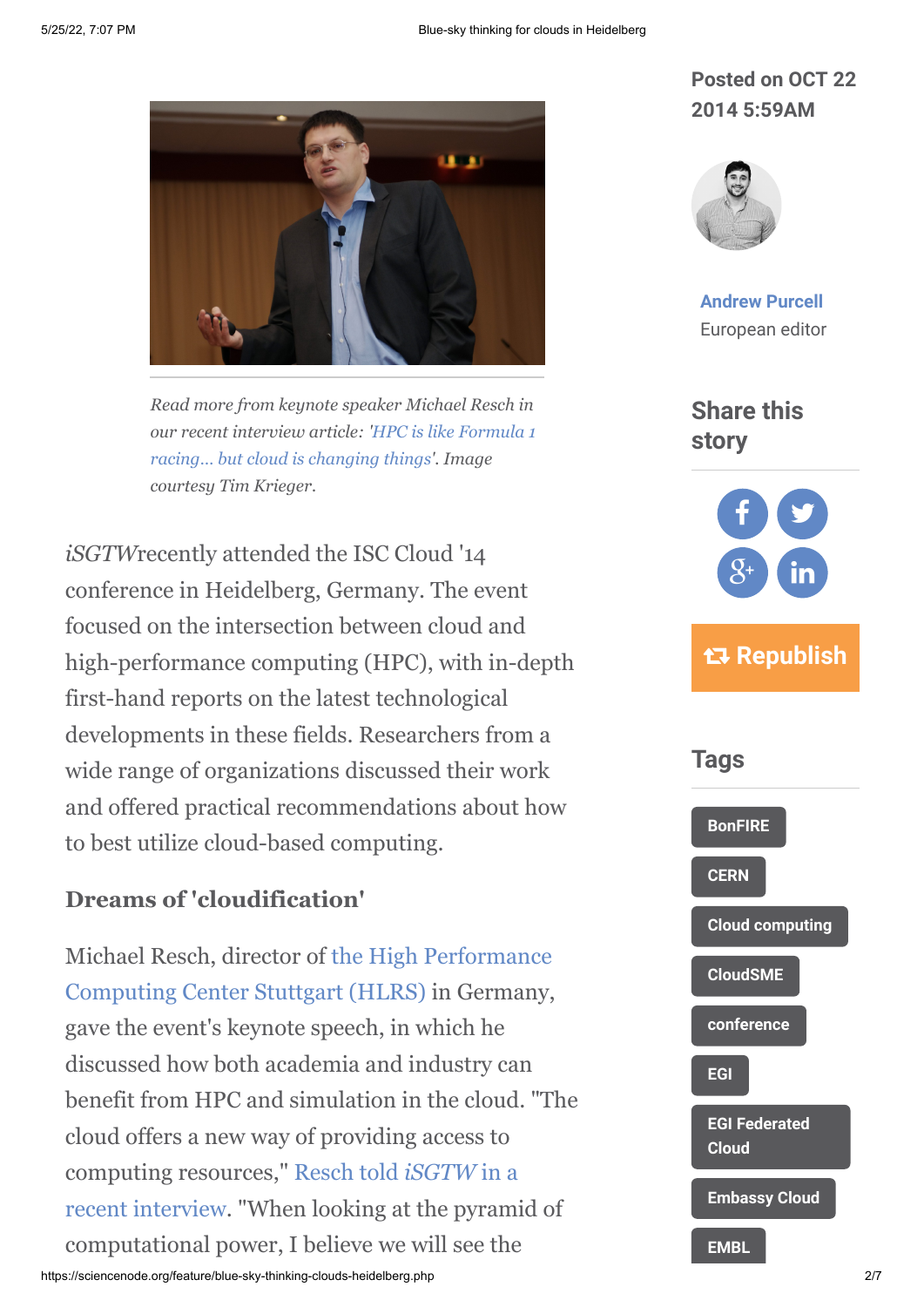#### 5/25/22, 7:07 PM Blue-sky thinking for clouds in Heidelberg

cloud starting to eat up the bottom of that pyramid and move further upward (although I doubt it will ever reach the highest end)."

Several speakers at the event discussed the issue of interoperability between clouds. Emmanuel [Darmois of the European Telecommunications](http://www.etsi.org/) Standards Institute explained the important role that standards have to play in fostering not only interoperability, but also security. He presented the [findings of the Cloud Standards Coordination](file:///C:/Users/apurcell/Downloads/CloudStandardsCoordination-FinalReport.pdf) Initiative's final report, which concludes that cloudcomputing standards "are maturing in some areas (for example, for IaaS machine control, vocabularies, SLA or security) while maturation is slower in other areas." This report also finds that "cloud standardization is much more focused that anticipated" and that "the cloud standards landscape is complex but not chaotic".

# **SME support**

Much discussion at the event also focused on supporting small and medium-sized enterprises (SMEs). Guy Lonsdale, the CEO of [Scapos,](http://www.scapos.com/) presented [the Fortissimo project,](http://www.fortissimo-project.eu/) which seeks to aid European SMEs in becoming more competitive globally through the use of simulation services running on HPC cloud infrastructure. Meanwhile, Tamas Kiss of [the University of Westminster](http://www.westminster.ac.uk/) gave an overview of [the CloudSME project](http://cloudsme.eu/), which - like [Fortissimo - has received funding via the European](http://cordis.europa.eu/fp7/home_en.html) Commission's FP7 scheme through its ICT [Innovation for Manufacturing SMEs \(I4MS\)](http://i4ms.eu/i4ms/i4ms.php) initiative. The CloudSME project is working to

#### **[EMBL-EBI](https://sciencenode.org/tag/?tag=EMBL-EBI)**

**European [Bioinformatics](https://sciencenode.org/tag/?tag=European%20Bioinformatics%20Institute) Institute**

#### **[European Grid](https://sciencenode.org/tag/?tag=European%20Grid%20Infrastructure) Infrastructure**

**European [Organization for](https://sciencenode.org/tag/?tag=European%20Organization%20for%20Nuclear%20Research) Nuclear Research**

#### **[Event](https://sciencenode.org/tag/?tag=Event)**

**[Fortissimo](https://sciencenode.org/tag/?tag=Fortissimo)**

**[Heidelberg](https://sciencenode.org/tag/?tag=Heidelberg)**

**High[performance](https://sciencenode.org/tag/?tag=High-performance%20computing) computing**

**[HPC](https://sciencenode.org/tag/?tag=HPC) [ISC Cloud](https://sciencenode.org/tag/?tag=ISC%20Cloud)**

**[IT](https://sciencenode.org/tag/?tag=IT) [Resch](https://sciencenode.org/tag/?tag=Resch)**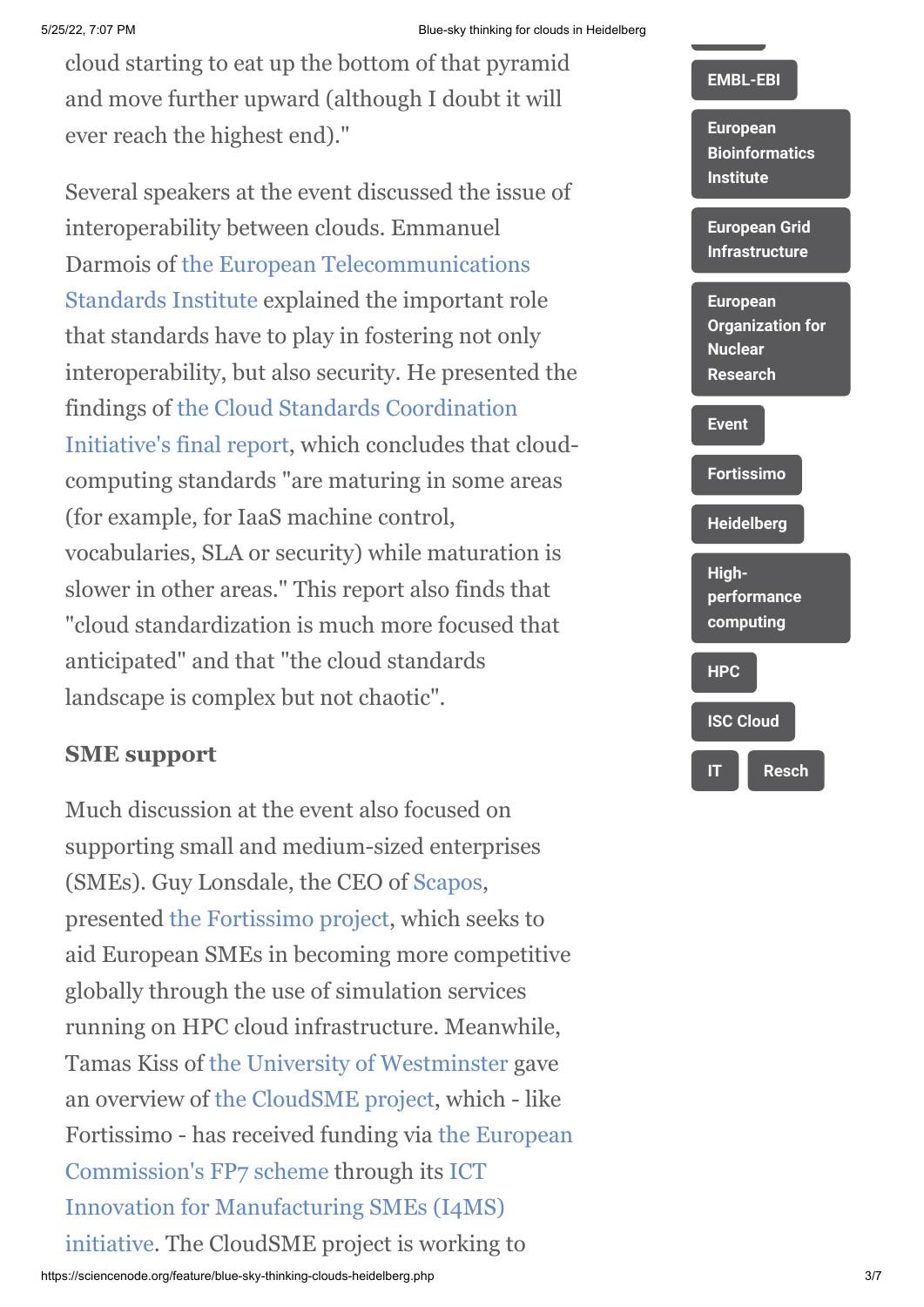create a cloud simulation platform that will enable manufacturing and engineering SMEs to use stateof-the-art simulation technologies as a service via the cloud, in a one-stop-shop, pay-per-use manner. This approach means that SMEs can reap the productivity benefits of simulation without having to make high investments in software licenses, hardware, and maintenance. In addition, the [BonFIRE Foundation was introduced to deleg](http://www.bonfire-project.eu/)ates by [Atos](http://en.wikipedia.org/wiki/Atos)'s Daniel Field. BonFIRE is currently supported by a range of industrial and academic partners, but also received FP7 funding from 2010- 2013. BonFIRE has created and now operates a multi-site cloud-testing facility, which enables developers to research new, faster, cheaper, and more flexible ways of running applications with new business models.



*Wolfgang Gentzsch, co-founder of the UberCloud Experiment and chair of ISC Cloud, speaking in front of delegates at the event. Read more from Gentzsch in [our interview article from last year](http://www.isgtw.org/feature/forecasting-challenges-and-highlights-cloudscape-v-wolfgang-gentzsch). Image courtesy Tim Krieger.*

# **Clouds for science**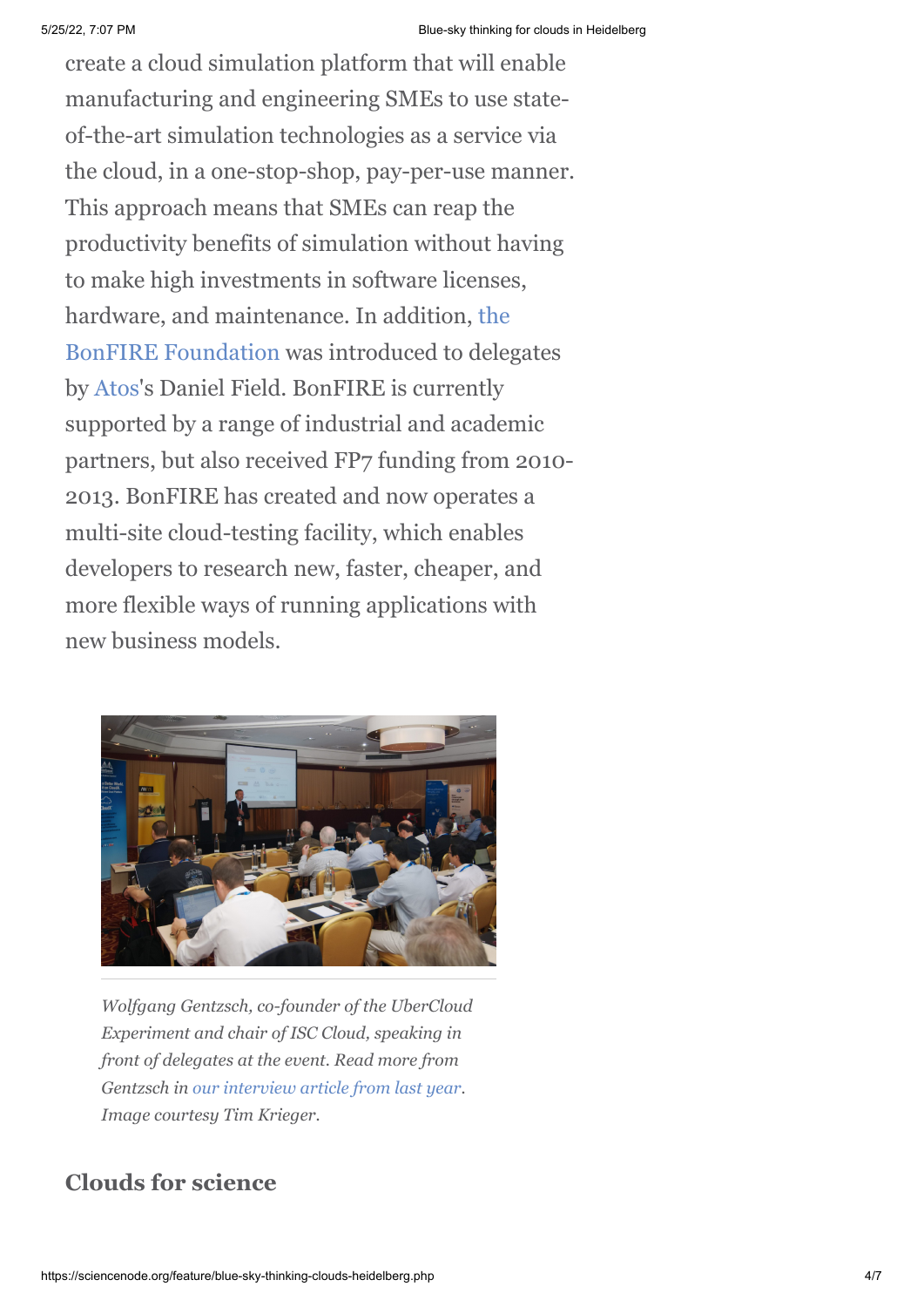Of course, ISC Cloud didn't just focus on how cloud computing can support businesses; there was also much discussion of how cloud computing is changing scientific research. Helge Meinhard gave attendees an overview of ongoing efforts at [CERN](http://home.web.cern.ch/), located near Geneva in Switzerland, to restructure the way it runs [its data center](http://information-technology.web.cern.ch/about/computer-centre). In order to cope with increasing data rates coming from [the experiments](http://home.web.cern.ch/about/experiments) on [the Large Hadron Collider](http://home.web.cern.ch/topics/large-hadron-collider) without corresponding increases in personnel, CERN launched 'the agile infrastructure project', which aims to organize services into horizontal layers. Moving to a private cloud is an integral part of this strategy, especially given that many of the 15,000 servers to be handled are actually located at the [Wigner Data Center, near Budapest in Hungary](http://information-technology.web.cern.ch/opendays2013/wigner). "We need to be able to quickly react to changing requirements,"says Meinhard, who is head of the platform and engineering services group within [CERN's IT department.](http://information-technology.web.cern.ch/) "Through this cloud, we aim to deploy new services and servers within hours rather than weeks or months. The target is to move more than 90% of CERN's servers into this private cloud."

[The EGI Federated Cloud](http://www.egi.eu/infrastructure/cloud/index.html) was also presented at the event by David Wallom, associate director of the [the Oxford e-Research Centre at the University of](http://www.oerc.ox.ac.uk/) [Oxford, UK, and chair of the EGI Federated Clouds](https://www.egi.eu/infrastructure/cloud/cloudtaskforce.html) Task Force. The EGI Federated Cloud supports [development and innovation within the European](http://ec.europa.eu/research/era/index_en.htm) Research Area and was designed in collaboration with a wide range of research communities from [across the continent. Launched in May at the EGI](http://www.isgtw.org/feature/advancing-excellent-science-egi-community-forum)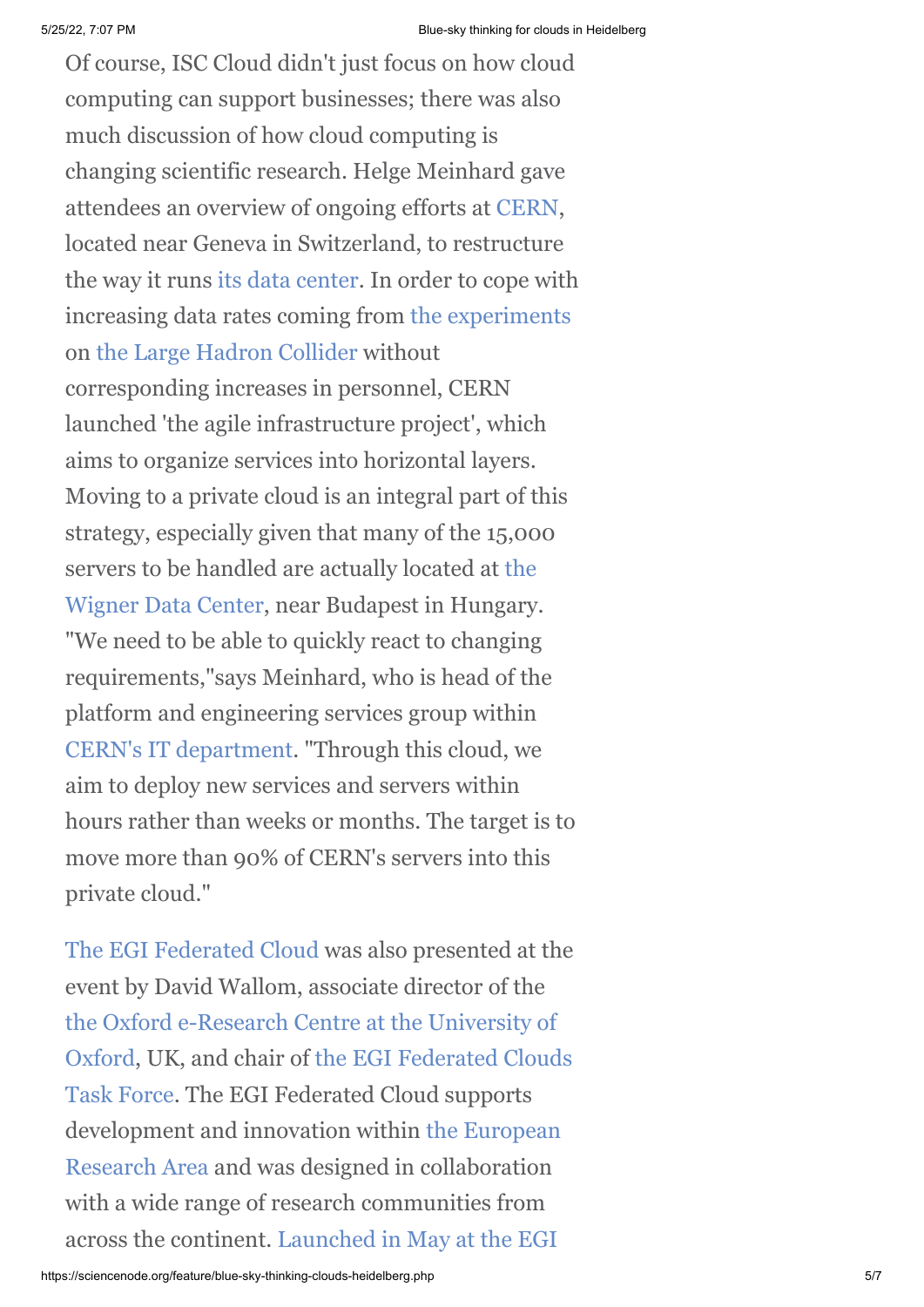[Community Forum in Helsinki, Finland, it has no](http://www.isgtw.org/feature/advancing-excellent-science-egi-community-forum)w grown to 6,000 cores and 300 terabytes (TB) of storage. Wallom explains that the goal is to increase this to 1,000,000 cores and 1 exabyte (EB) of storage by the end of this decade.

Finally, Steven Newhouse, head of the technical services cluster at the European Bioinformatics [Institute \(EMBL-EBI\) in Hinxton, UK, spoke ab](http://www.ebi.ac.uk/)out the organization's new '[Embassy Cloud](http://www.embl-em.de/downloads/5/EMBL-EBI_Embassy_Cloud.pdf)'. He explains that the amount of data stored at EMBL-EBI is growing rapidly, with some data sets doubling in size every year. By 2020, he predicts that the organization will have around 2 EB of data stored in its infrastructure. "This growth creates a tremendous strain, not only on our infrastructure, but also on the infrastructure of the community as a whole," says Newhouse. "Downloading data for local use becomes difficult and data analysis is also becoming more complex … it needs to be more flexible." The Embassy Cloud eliminates the need for researchers to replicate existing public data sets on their own facilities for data analysis; instead it enables them to bring their data analysis workflows to the existing data sets. "The life science community is now starting to enter into the sort of large, global data analysis collaborations we've seen in high-energy physics over the last ten years," adds Newhouse. "The Embassy Cloud is more than just an infrastructure as a service ... EMBL-EBI also provides data, services, and expertise."